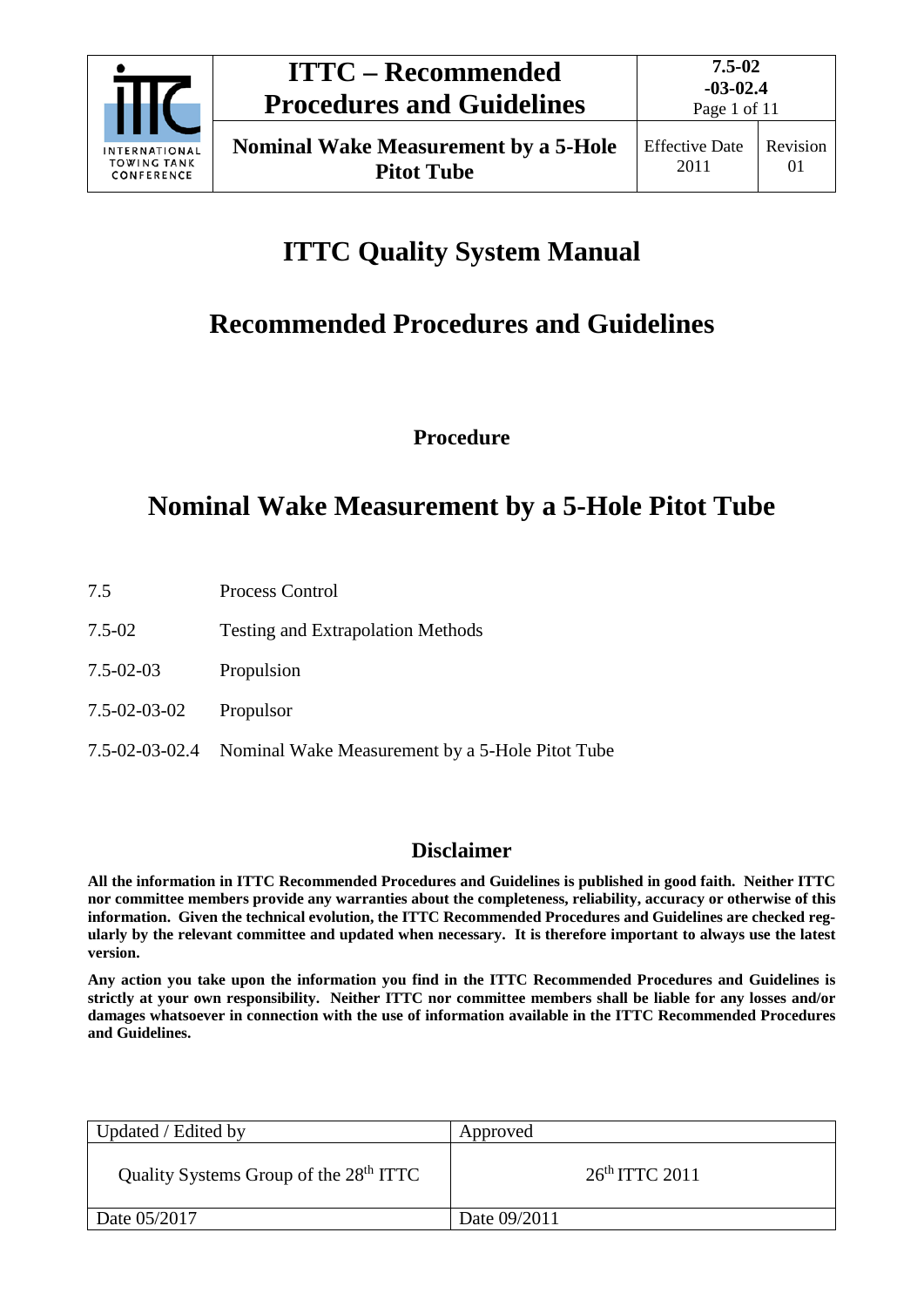

## **ITTC – Recommended Procedures and Guidelines**

**Nominal Wake Measurement by a 5-Hole Pitot Tube**

01

### **Table of Contents**

| 1. PURPOSE OF PROCEDURE3                 |
|------------------------------------------|
| NOMENCLATURE 3<br>2.                     |
| <b>SHIP MODEL AND INSTRUMENT 3</b><br>3. |
|                                          |
|                                          |
|                                          |
|                                          |
|                                          |
|                                          |
| <b>DESCRIPTION OF PROCEDURE5</b><br>4.   |
| 4.1 Operation mode of 5-hole pitot       |

|  | 4.3 Data Reduction Equations5         |  |
|--|---------------------------------------|--|
|  | 4.3.1 Horizontal-Vertical Method (Kh- |  |
|  | 4.3.2 Omni-directional type method  6 |  |
|  | 4.3.3 Modified omni-directional type  |  |
|  |                                       |  |
|  |                                       |  |
|  |                                       |  |
|  | 5. UNCERTAINTY ANALYSIS10             |  |
|  |                                       |  |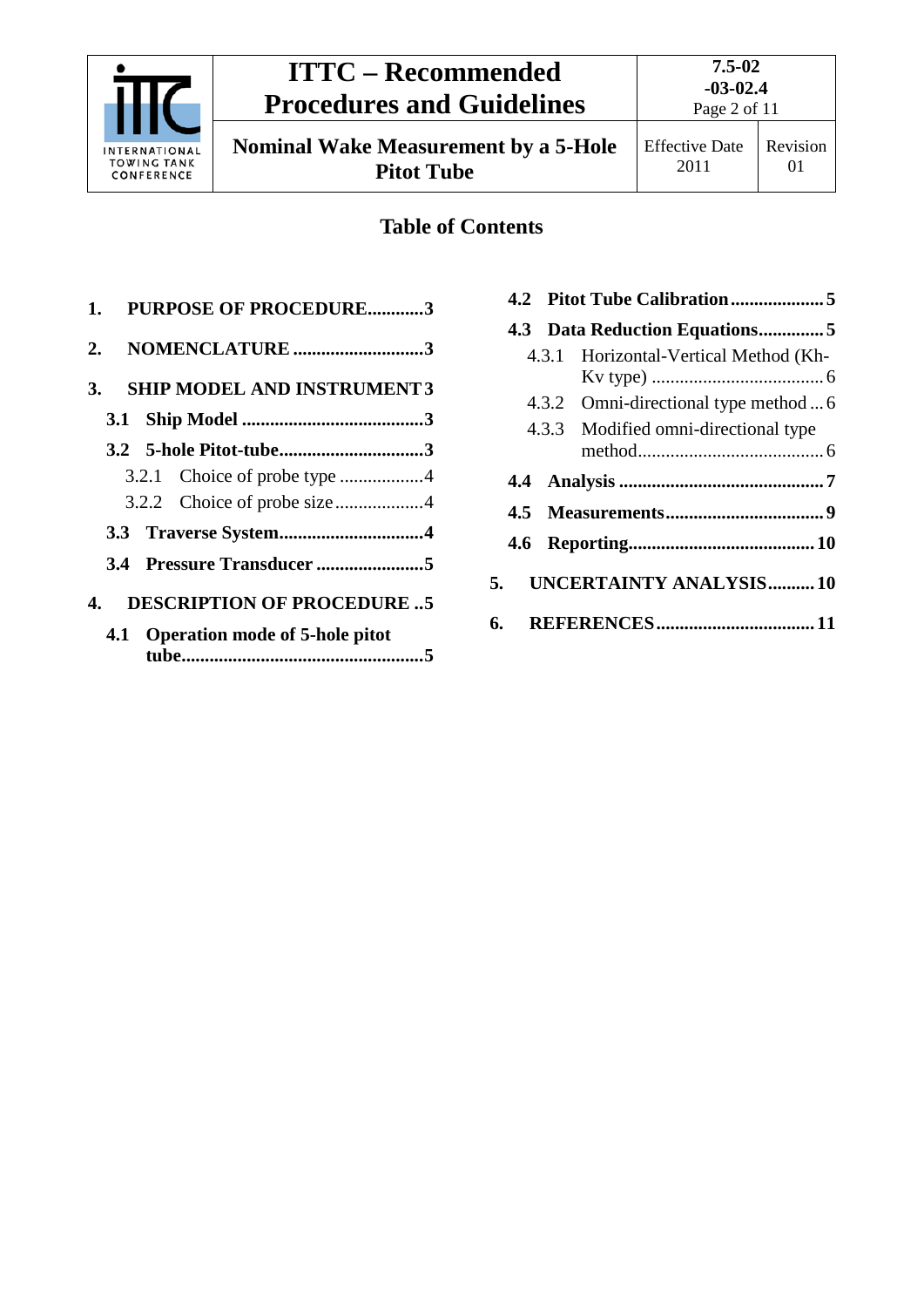

### **Nominal Wake Measurement Procedure by a 5-Hole Pitot Tube**

#### <span id="page-2-0"></span>**1. PURPOSE OF PROCEDURE**

The purpose of the procedure is to provide guidelines to ensure the consistency of the methodology and the acquisition of the correct nominal wake-field at the propeller disk of a ship model utilizing a 5 hole pitot-tube.

#### <span id="page-2-1"></span>**2. NOMENCLATURE**

- *Vx* Axial velocity component [m/s]
- *Vt* Tangential velocity component [m/s]
- *V<sub>r</sub>* Radial velocity component [m/s]
- $\rho$  Mass density [kg/m<sup>3</sup>]
- *q* Magnitude of the velocity [m/s]

$$
q = \sqrt{V_x^2 + V_t^2 + V_r^2}
$$

- *θ* Yaw angle [°] for Pitot tube or Circumferential angle in propeller plane
- *φ* Pitch angle [°]

$$
P_C, P_T, P_B, P_P, P_S, P_{ST}
$$

- Pressure at the center, top, bottom, port, starboard hole and static, respectively.
- *PPS* Pressure difference between the port and starboard side pressure hole
- *P<sub>BT</sub>* Pressure difference between the bottom and top side pressure hole
- *PNS* Pressure difference between the nose (center) and static side pressure hole
- *H*<sub>dyn</sub> Dynamic pressure (0.5*ρq*<sup>2</sup>)



Figure 1 Definition of the velocity components

The coordinate system for the velocity components is shown in Figure 1, and the pressure components at each pressure hole for the 5 hole pitot-tube are given in Figure 2.



Figure 2 Position of the pressure holes

#### <span id="page-2-3"></span><span id="page-2-2"></span>**3. SHIP MODEL AND INSTRUMENT**

#### **3.1 Ship Model**

A full ship model is required for the measurement of the nominal wake at the propeller plane. The specifications for the ship model should comply with the dedicated procedure in the ITTC 7.5-01-01-01 Quality Manual.

The test for wake measurements is performed on the same model as used in the resistance and self-propulsion tests, without any additional appendages and surface treatment. The ship model should be assembled with all the required appendages, fin stabilizer, and turbulence stimulators that can influence the propeller inflow. Only the rudder can be removed to allow easier access to the propeller disk.

#### <span id="page-2-4"></span>**3.2 5-hole Pitot-tube**

The head of each Pitot tube contains 5 holes joined by small diameter internal tubes: one on the center, one pair aligned with the radial plane and the other pair in the tangential plane.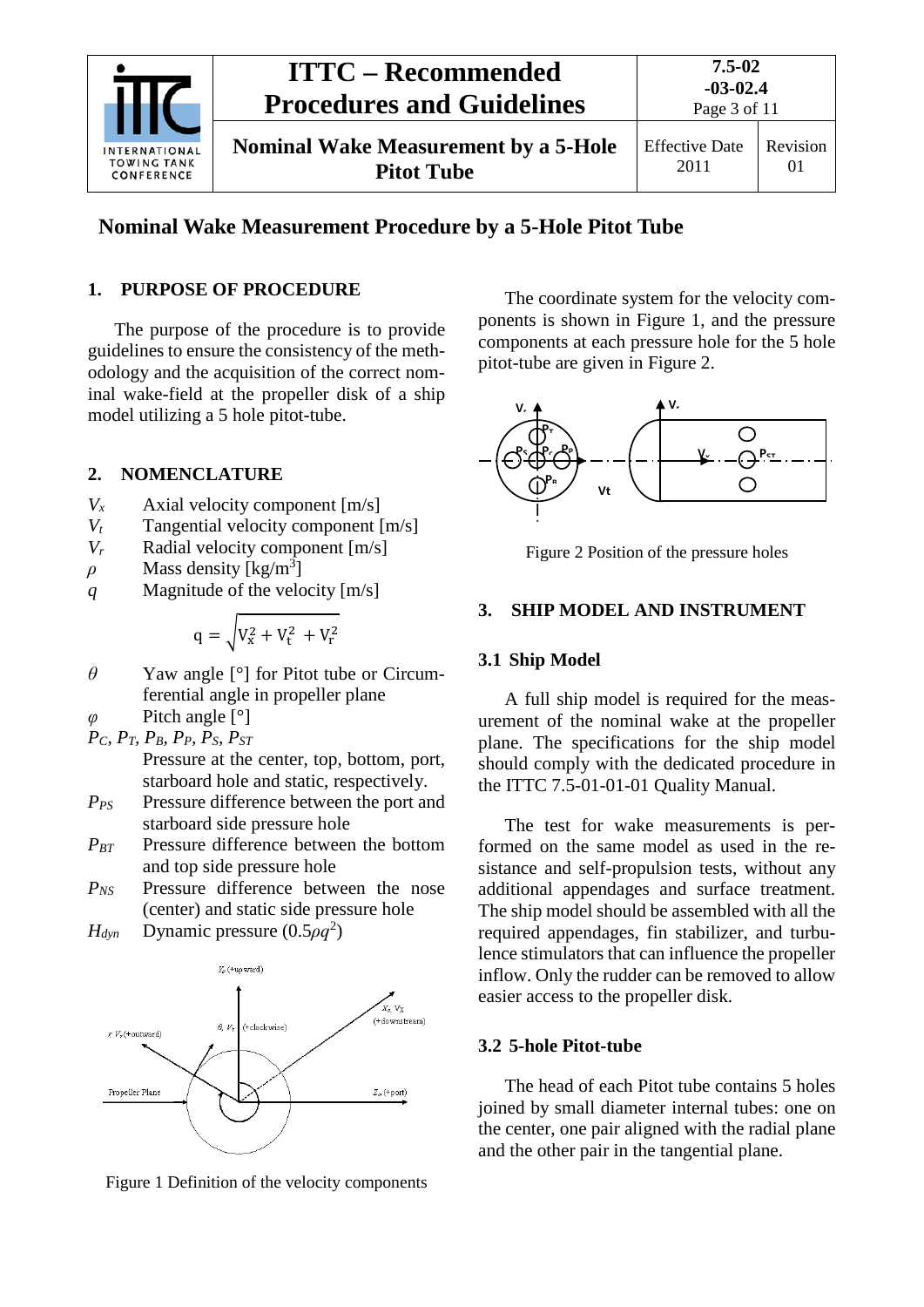

#### <span id="page-3-0"></span>3.2.1 Choice of probe type

There are several varieties of multi-hole Pitot probes. Among them, the 5-hole Pitot tube has the capability to measure the three components of velocity and has also been widely used for towing tank tests. Currently, there are several types of 5-hole Pitot tubes: the spherical probe, the Conrad [1] type, the conical type, and the pyramidal type among others. Each of these probes has their own advantages and disadvantages. For instance, a spherical 5-hole Pitot probe is not easily made small. However, the analysis method is based on the theory of potential flow around the sphere. On the other hand, the Conrad type is easy to make small, but has decreased measurement accuracy for oblique flow. For this reason, specific choice of probes should be made with the specific measurements in mind.

#### <span id="page-3-1"></span>3.2.2 Choice of probe size

For the determination of the probe size, the relation  $VD/v > 1000$  should be used [2], where *D* is the Probe diameter (m), *V* is the inflow velocity (m/s) . Since the order of *Re* is around  $10<sup>6</sup>$ n a model test, this leads the probe diameter *D* to be the order of *L*pp/1000. For example in the case of a 6 m-long model, the diameter of the probe should be around 6 mm.

For the diameter of the pressure holes, the relation  $V d / v > 100$  should be used [1], where *d* is the diameter of the pressure hole. From the relation  $VD/v > 1000$  and  $Vd/v > 100$ ,  $d/D$ would be on the order of 0.1. This value should be used as a reference to determine the size of the pressure hole.

#### <span id="page-3-2"></span>**3.3 Traverse System**

The measurement is executed by using a rake assembly of multiple Pitot tubes or a single probe traversing system [10], both of which are widely used for ship model wake measurements.

The rake systems with multiple 5-hole Pitottubes enable efficient and accurate measurements by rotating the rake at the centre of the propeller axis. The angle of the Pitot tube rake is controlled by a stepping motor. Examples of a typical rake traverse system are shown in Figure 3a and 3b.



Figure 3: a Rake of pitot tubes



Figure 3b Single probe traverse system

Both the model and the carriage mounted traverse system can be used with either single or multiple 5-hole Pitot-tubes. The traverse system should be designed to cover an area of at least the draft by half of the beam of a model ship.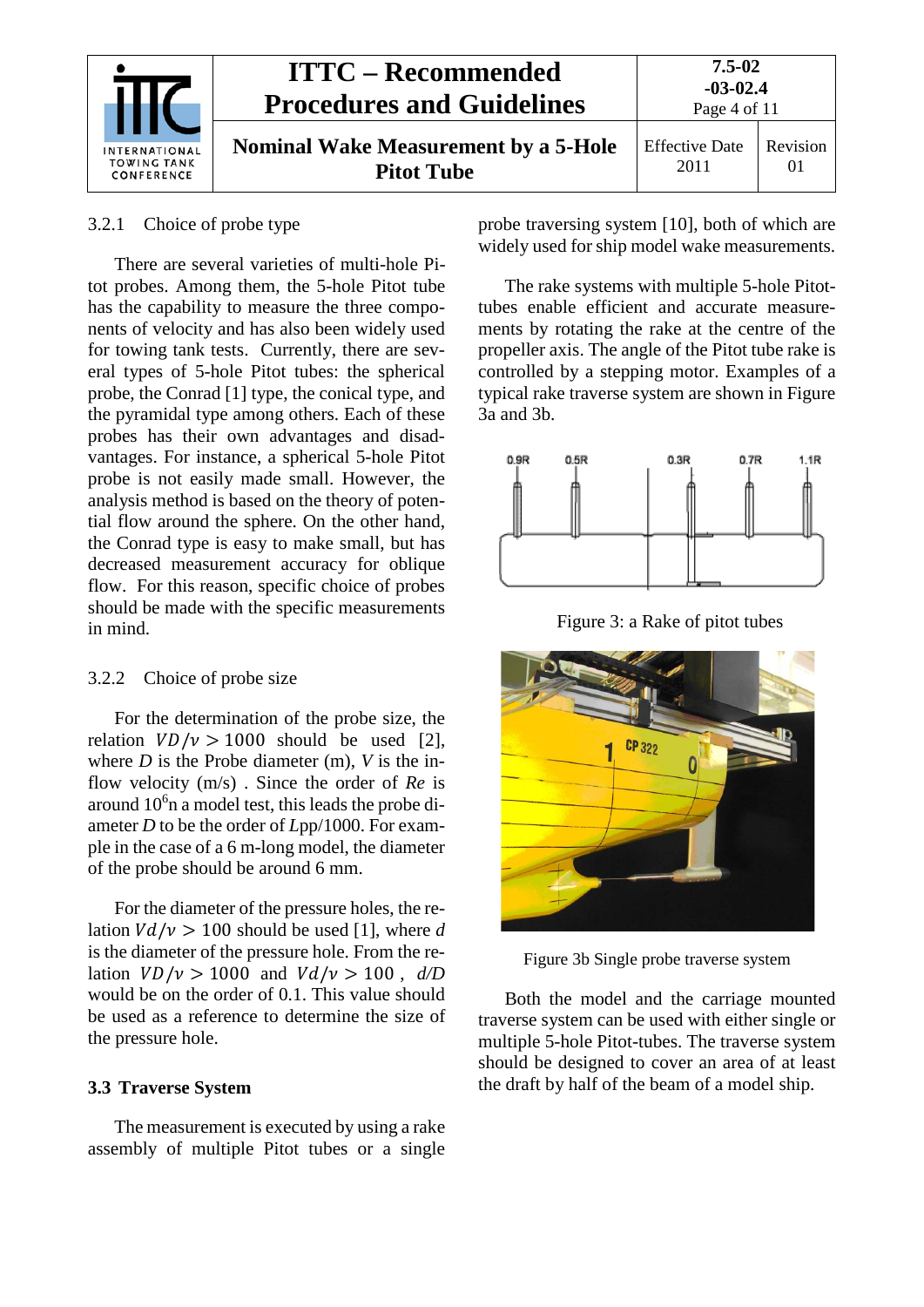| <b>INTERNATIONAL</b><br><b>TOWING TANK</b><br>CONFERENCE | <b>ITTC – Recommended</b><br><b>Procedures and Guidelines</b>    | 7.5-02<br>$-03-02.4$<br>Page 5 of 11 |                      |
|----------------------------------------------------------|------------------------------------------------------------------|--------------------------------------|----------------------|
|                                                          | <b>Nominal Wake Measurement by a 5-Hole</b><br><b>Pitot Tube</b> | <b>Effective Date</b><br>2011        | Revision<br>$\Omega$ |

#### <span id="page-4-0"></span>**3.4 Pressure Transducer**

The capacity of the pressure transducers is dependent on the maximum flow speed. It is recommended that the calibration of each pressure transducer be performed quarterly, or before each use, in order to insure the quality of measurements.

#### <span id="page-4-1"></span>**4. DESCRIPTION OF PROCEDURE**

A wake measurement test is conducted to determine the axial, radial and tangential velocity components in the propeller plane.

#### <span id="page-4-2"></span>**4.1 Operation mode of 5-hole pitot tube**

Though Pitot tubes can be operated in nulling and non-nulling modes, generally only the non-nulling mode is used, and this procedure is for use of the Pitot tube in non-nulling mode.

In non-nulling mode, the probe undergoes an extensive calibration to determine the magnitude and the direction of flow with respect to the coordinate system of a probe. It requires the reverse technique to calculate the magnitude and the direction of flow from the pressure measurement. It has the advantage of measuring the pressure from the flow field at a given probe installation. Treaster and Yocum [3] as well as Morrison et. al. [4] suggested the non-nulling mode measurement by means of a calibration chart.

#### <span id="page-4-3"></span>**4.2 Pitot Tube Calibration**

The calibration process compensates for the manufacturing inaccuracy and the inability of an analytical solution for the typical type of probe geometry. Specifically in the non-nulling mode, the magnitude and direction of the flow should be correlated to the pressure at the pressure hole through the calibration. A calibration apparatus, which can control pitch and yaw angle independently, is shown in Figure 4. The probe is set in the calibration device, and it is placed on the towing carriage. The carriage is moved at a predetermined speed that signifies the known inflow velocity to the Pitot-tube. The speed of calibration is determined according to this model ship speed. Reynolds effects must be considered in the calibration, but the effect of Reynolds number can be negligible in the range of the model ship speed (Kim et al., 1997). To reduce the effect of the water surface, the wake rake should be submerged more than the length of the Pitot tube rake. This method reduces the wall effect that is caused when the calibration is carried out in the water channel.



Figure 4 Schematic view of the calibration device

The calibration/data reduction methods can be placed in two categories. In this procedure, the horizontal-vertical and omni-directional type methods will be discussed.

#### <span id="page-4-4"></span>**4.3 Data Reduction Equations**

Three different data reduction methods are introduced through the different types of calibration and analysis methods, typically used during towing tank experiments.

The horizontal-vertical or omni-directional type method is recommended to be used in the wake measurement of high speed ships.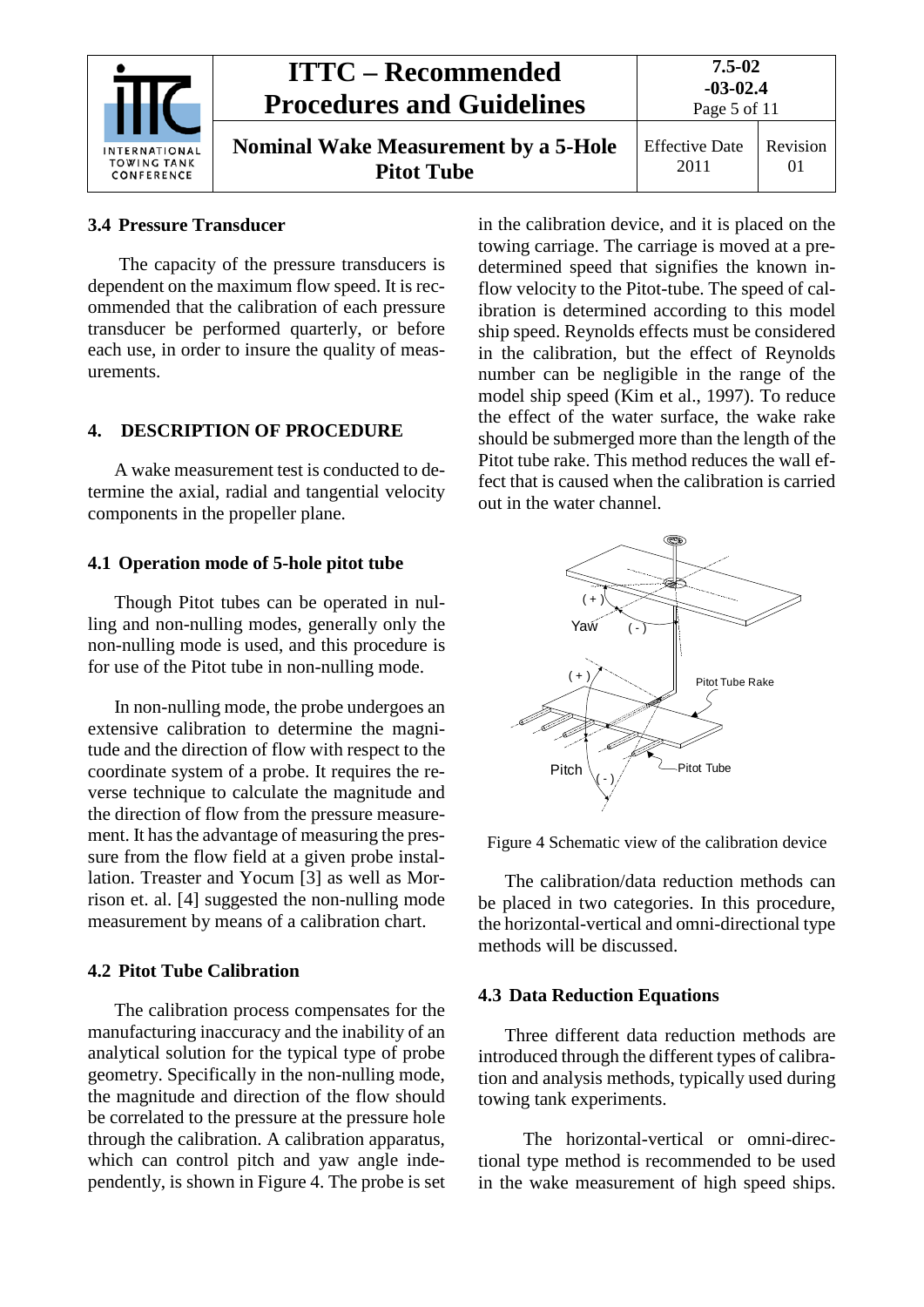

However, when high pitch or yaw angles (larger than 30°) are expected, the modified omni-directional type method is strongly recommended to increase the measurement quality.

#### <span id="page-5-0"></span>4.3.1 Horizontal-Vertical Method (Kh-Kv type)

In the horizontal-vertical method, the horizontal and vertical components of velocity can be determined independently. Pien's method [6] is typical for the horizontal-vertical method. Using this method,  $K_H$ ,  $g_{HP}$  and  $g_{HS}$  can be obtained by a stepwise change of  $\theta$ , every 5 degrees from –30 degrees to 30 degrees, under  $\varphi$ =0. Similarly,  $K_V$  and  $g_{V}g_{V}$  are defined by a stepwise change of  $\phi$ under keeping  $\theta$ =0. From there, calibration curves can be obtained.

Pitch angle coefficient:

$$
K_V = \frac{P_T - P_B}{2P_C - P_T - P_B}
$$

Vertical velocity coefficient:

$$
g_{VT} = \frac{P_C - P_T}{1/2 \rho q^2}
$$

$$
g_{VB} = \frac{P_C - P_B}{1/2 \rho q^2}
$$

Yaw angle coefficient:

$$
K_H = \frac{P_S - P_P}{2P_C - P_S - P_P}
$$

Horizontal velocity coefficient:

$$
g_{HP} = \frac{P_C - P_P}{1/2 \rho q^2}
$$

$$
g_{HS} = \frac{P_C - P_S}{1/2 \rho q^2}
$$

#### <span id="page-5-1"></span>4.3.2 Omni-directional type method

Through the use of the omni-directional method (Fujita(1979), Olivieri et al.(1998)), the angle coefficients *K, L M* and *P* are obtained from the pressure data with various combinations of  $\theta$  and  $\phi$ . The angle coefficients *K* and *L* can be plotted along  $\theta$  and  $\phi$  constant lines as shown in Fig. 6. The velocity and pressure coefficients are simultaneously obtained as shown in Fig. 7 and 8. In the figures, *P0* and *M0* are the values of *P* and *M* at  $\theta$  and  $\phi$  are 0. There are two kinds of calibration modes: pitch-yaw mode and yaw-pitch mode. The method used is determined according to the setting order of calibration. If the calibration is conducted in a pitchyaw mode, the pitch angle of the calibration device is rotated and from there, the yaw angle is rotated. If it is conducted in the yaw-pitch mode, the order of setting is reversed.

Angle coefficients:

$$
K = \frac{P_T - P_B}{4P_C - P_T - P_B - P_S - P_P}
$$

$$
L = \frac{P_S - P_P}{4P_C - P_T - P_B - P_S - P_P}
$$

Velocity coefficient:

$$
M = \frac{4P_C - P_T - P_B - P_S - P_P}{H_{dyn}}
$$

Static pressure coefficient:

$$
P = \frac{P_C - P_{st}}{H_{dyn}}
$$

#### <span id="page-5-2"></span>4.3.3 Modified omni-directional type method

In the modified omni-directional type method, three pressure differences:  $P_{PS}$ ,  $P_{BT}$ , and *PNS* are measured simultaneously. The advantage of using this method is the reduction of the number of pressure sensors and data channels ranging from 3 to 5 for each probe. The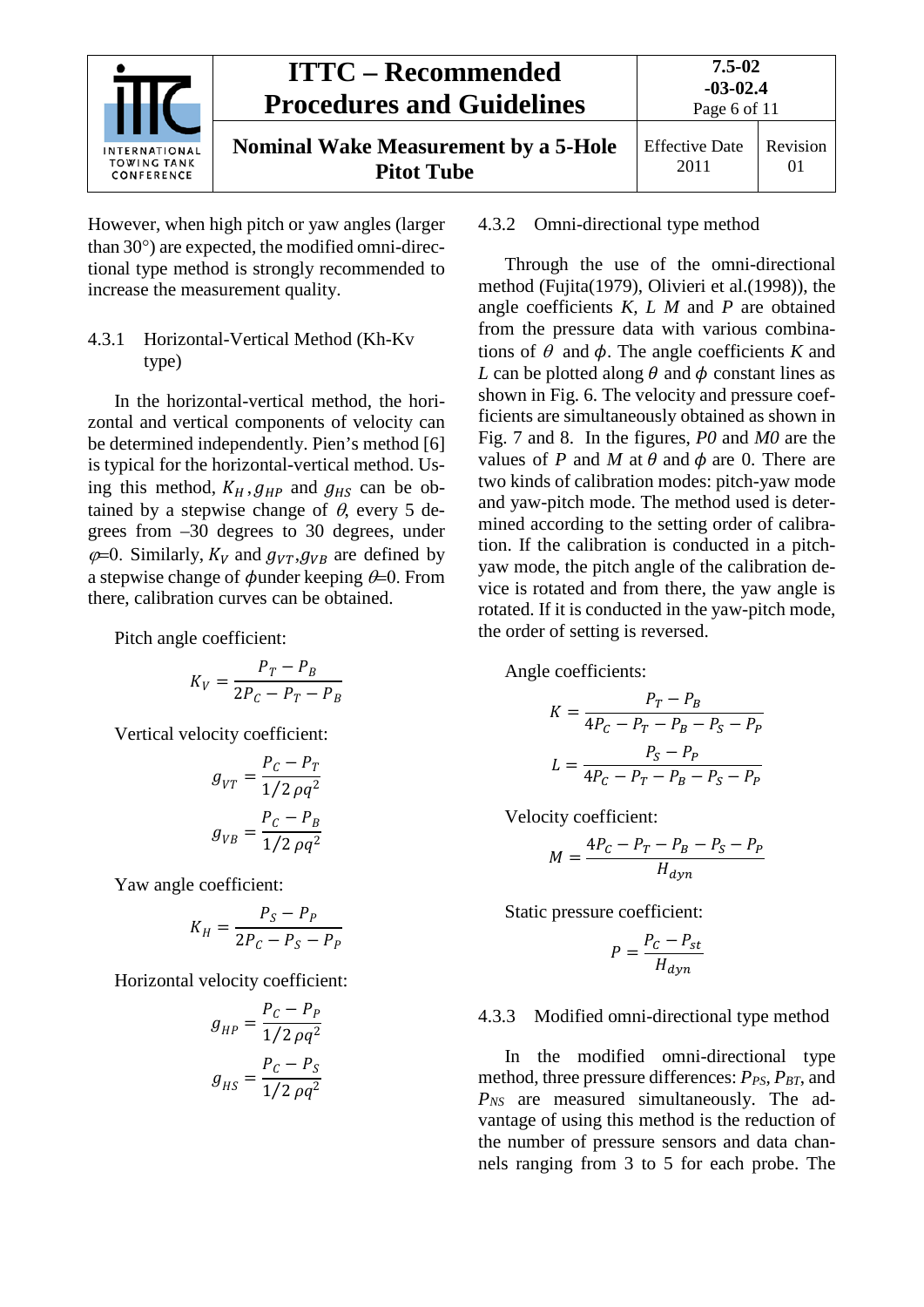

measured pressures provide correlation factors such as  $C_{\text{pitch}}(\varphi, \theta)$ ,  $C_{\text{yaw}}(\varphi, \theta)$  and  $C_q(\varphi, \theta)$ .

Pitch angle correlation factor:

$$
C_{pitch}(\varphi,\theta) = \frac{P_{BT} + K_{\varphi}sign\left[\left|\frac{1}{2}\rho q^2 - P_{NS}\right|, P_{BT}\right]}{\frac{1}{2}\rho q^2}
$$

Yaw angle correlation:

$$
C_{yaw}(\varphi,\theta) = \frac{P_{PS} + K_{\theta}sign\left[\left|\frac{1}{2}\rho q^2 - P_{NS}\right|, P_{PS}\right]}{\frac{1}{2}\rho q^2}
$$

Velocity correlation factor:

$$
C_q(\varphi, \theta) = \frac{P_{NS} + K_q(|P_{BT}| + |P_{PS}|)}{\frac{1}{2}\rho q^2}
$$

where  $sign[a, b]$  is defined by the product the absolute value of *a* and the sign of *b*.

#### <span id="page-6-0"></span>**4.4 Analysis**

In the horizontal-vertical method, as shown in Figure 5, the measured pressure at the hole of each 5-hole Pitot probe,  $K_H$  is estimated. From the characteristic of the  $K_H - \theta$  curve,  $\theta$  is determined. In the case that the flow comes from the port and goes to the starboard side,  $q_{HP}$  is determined from the characteristic curve of  $g_{HP} - \theta$  and estimated  $\theta$ . Then q is evaluated by

$$
q = \sqrt{\frac{2(P_C - P_P)}{\rho g_{HP}}}
$$

In the case that the flow comes from the port side,  $q_{HS} - \theta$  should be used. From the estimated  $q$ , the axial and horizontal velocity components can be estimated by  $V_x = q \cos \theta$  and  $V_Y = q \sin \theta$ . The vertical component of velocity can be estimated in a similar manner. The analysis procedure is very simple but one-to-one

correspondence can fail when the flow angle exceeds the limit as shown in Figure 5.



Figure 5 Example of horizontal-vertical calibration curves

In the omni-directional method,  $K$  and  $L$  are estimated from the measured pressure at each hole of the 5-hole pitot-probe. From the calibration charts  $(K, L)$  and  $(\theta, \varphi)$ ,  $\theta$  and  $\phi$  are interpolated two-dimensionally. From  $\theta$  and  $\varphi$ , *M* and *P* can be evaluated using the characteristic charts of  $M(\theta, \varphi)/M0$  and  $P(\theta, \varphi)/P0$ . Therefore, the velocity q and the static pressure  $p_{stat}$  can be evaluated from *M* and *P*.



Figure 6 Example of the angle coefficients *K* and *L* for the omni-directional analysis method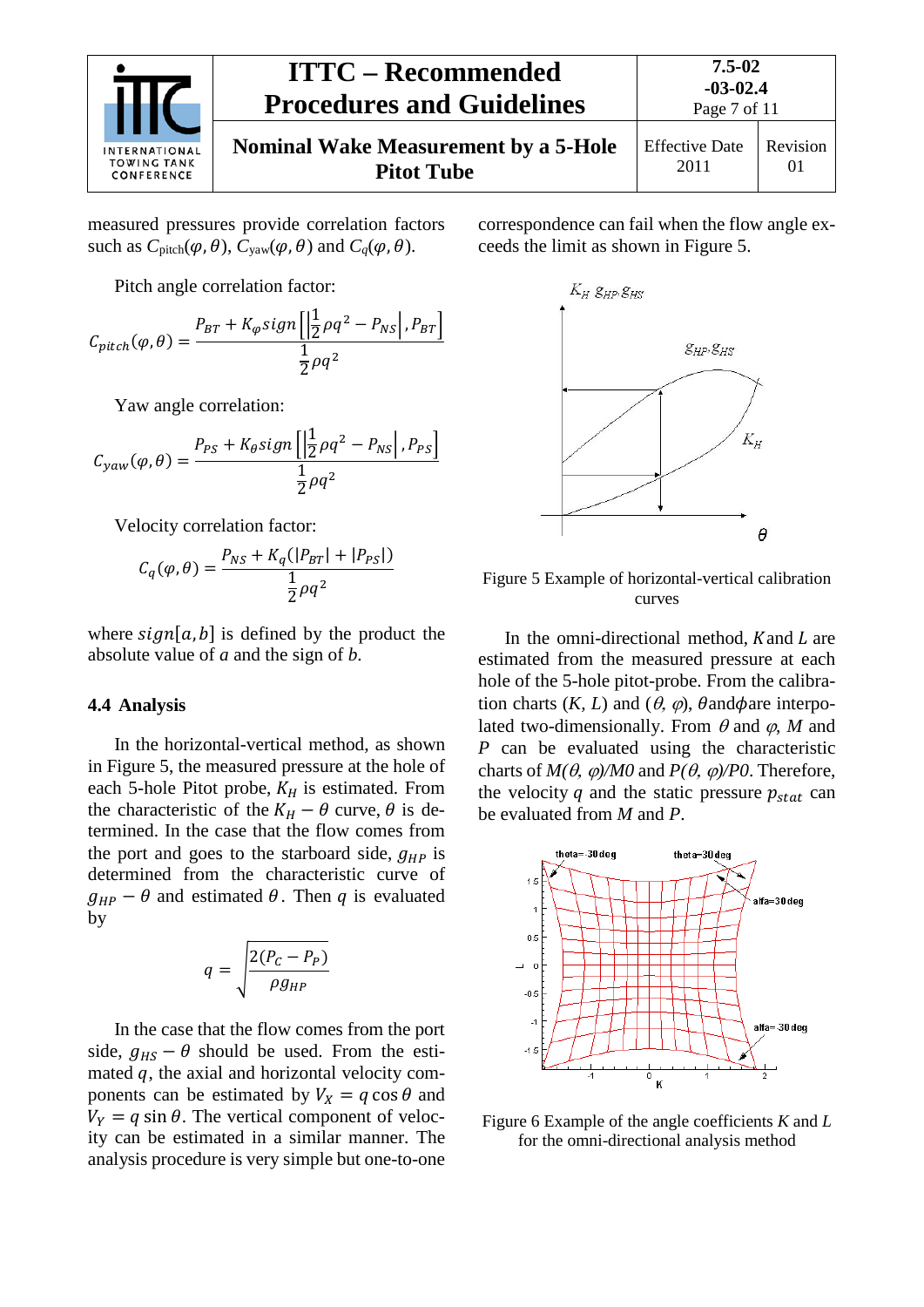



Figure 7 Example of the velocity coefficient for the omni-directional analysis method

The modified omni-directional method has an advantage of reducing the number of data channels, but it has an intrinsic one-to-one mapping problem when both pitch and yaw angles are as large as those shown in Fig. 9a.

This problem is solved however by introducing the additional parameters  $K_{\varphi}$ ,  $K_{\theta}$ ,  $K_{q}$ .



Figure 8 Example of the static pressure coefficient for the omni-directional analysis method

The best value of  $K_{\varphi}$ ,  $K_{\theta}$ ,  $K_{q}$  should be determined for each type of probe. In this method, the iterative approach is needed to determine the velocity vectors,  $C_{pitch}(\varphi, \theta)$ ,  $C_{yaw}(\varphi, \theta)$  $C_a(\varphi, \theta)$  values are calculated from the measured pressure and the magnitude of a velocity, *q*. Since *q* is not a known value but has to be found, *q* is assumed in the first iteration (usually the speed of the model ship). The prime is the intermediate value in the iteration step. Then  $(\varphi', \theta')$ are calculated from  $C_{nitch}(\varphi, \theta)$  and  $C_{\text{vaw}}(\varphi, \theta)$  using two-dimensional interpolation.  $C_q^{\prime}(\varphi, \theta)$  can be calculated from  $C_q(\varphi, \theta)$ using  $(\varphi', \theta')$ . Next, *q* can be calculated from the definition of  $C_q$ . Finally, the assumed value  $q'$ and the calculated  $q$  are compared. If the difference of these values does not satisfy a tolerance interval, repeat the next step. If it does satisfy the tolerance interval, then the velocity components of the flow field are calculated.

The final velocity components are determined from the obtained  $((q, \theta, \phi))$ .

For pitch-yaw mode,

 $V_x = q\cos(\varphi)\cos(\theta)$  $V_r = q\cos(\varphi)\sin(\theta)$  $V_{\theta} = q\sin(\varphi)$ 

For yaw-pitch mode,

$$
V_x = q\cos(\theta)\cos(\varphi)
$$
  
\n
$$
V_r = q\sin(\theta)
$$
  
\n
$$
V_t = q\cos(\theta)\sin(\varphi)
$$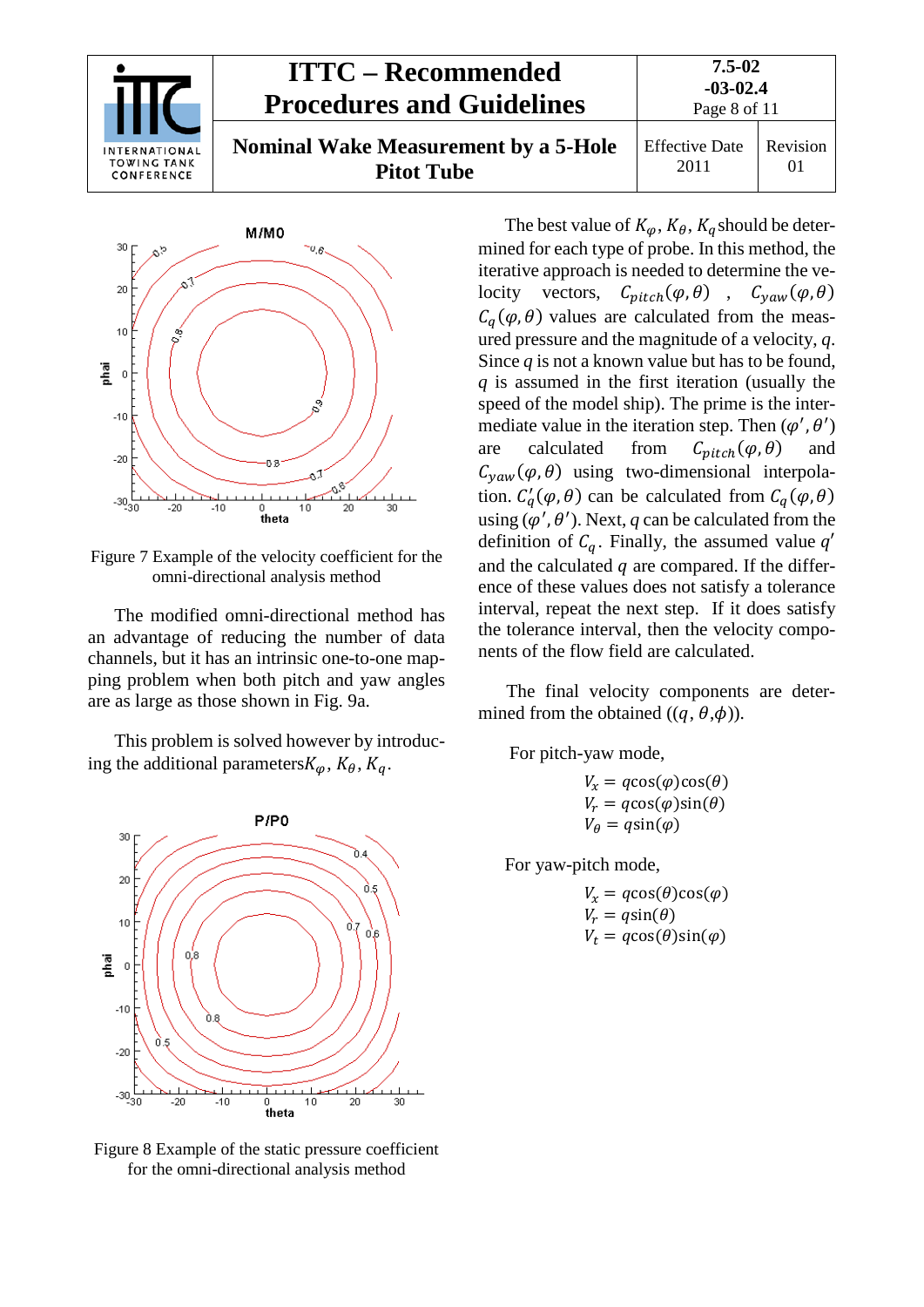



(a) without  $K_{\alpha}$ ,  $K_{\beta}$ ,  $K_{\alpha}$ 



Figure 9 Calibration chart of a spherical type probe

#### <span id="page-8-0"></span>**4.5 Measurements**

A typical model installation is shown in Figure 10. The wake rake is installed in the propeller shaft and the rake used in the calibration is also used for the wake measurement. Several rakes are prepared according to the model propeller diameter, which can minimize the positioning errors. The position of the tip of the Pitot probe is located at the propeller generating line and the wake is measured every 10° or less for the whole propeller plane. Figure 11 shows the measurement grid for wake measurement.



Figure 10 Pitot tube rake arrangement for wake measurement

The data collection time and sampling frequency of the measurement depends on the unsteadiness of the flow. In a towing tank test, it may be difficult to have sufficient collection time and typically a five to ten seconds run time is used. For reliability of measurements, a thirty second sampling time is recommended for a couple of specially chosen points.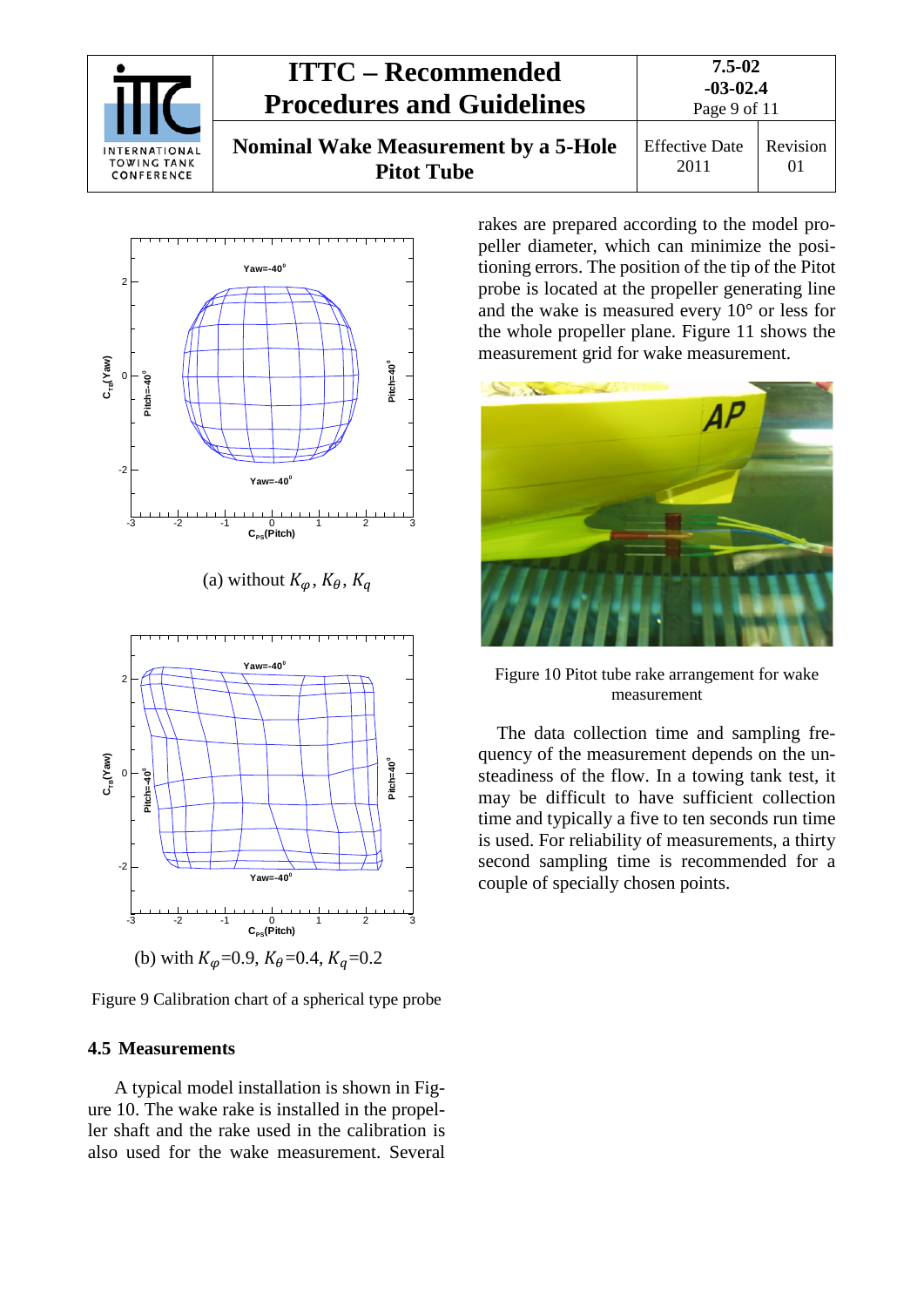| INTERNATIONAL<br><b>TOWING TANK</b><br>CONFERENCE | <b>ITTC – Recommended</b><br><b>Procedures and Guidelines</b>    | $7.5 - 02$<br>$-03-02.4$<br>Page 10 of 11 |          |
|---------------------------------------------------|------------------------------------------------------------------|-------------------------------------------|----------|
|                                                   | <b>Nominal Wake Measurement by a 5-Hole</b><br><b>Pitot Tube</b> | <b>Effective Date</b><br>2011             | Revision |



Fig. 11 Measurement grid for wake measurement

#### <span id="page-9-0"></span>**4.6 Reporting**

From the analysis results, iso-axial velocity contours are plotted to show the wake distribution at the propeller plane. The transverse flow direction at the propeller plane is easily seen by plotting these velocity vectors. At the same time, the speed distributions for  $V_x$ ,  $V_r$  and  $V_t$  normalized by towing speed can be given in the tabulated form along the probe angles for all investigated radii.

The velocity components at the propeller plane are considered to be a periodic function of period  $2\pi$  for each radius and represented by the Fourier series.

$$
V_i = a_o + \sum_{k=1}^{n} (a_k \cos(k\theta) + b_k \sin(k\theta))
$$
  
= 
$$
a_o + \sum_{k=1}^{n} (c_k \cos(k\theta - \varphi_k))
$$

Circumferential mean velocity is the mean value of the measured velocity at the radius r and is computed as follows:

$$
V_{Mi} = \frac{1}{2\pi} \int_0^{2\pi} V_i(\theta) d\theta
$$

Total mean velocity is obtained from the value of the circumferential mean velocity from the propeller hub to the propeller tip at the propeller plane and is computed as follows:

$$
V_{TMi} = \frac{2\pi \int_{r_h}^{r_p} V_{Mi} \cdot r \cdot dr}{\pi (r_p^2 - r_h^2)}
$$

Wake fraction represents the nominal wake fraction without a propeller at the stern and is computed as follows:

$$
w_N = 1 - \frac{V_A}{V} = 1 - V_{TMX}
$$

#### <span id="page-9-1"></span>**5. UNCERTAINTY ANALYSIS**

Uncertainty analysis was performed following the ITTC standard method (ITTC, 1999, Coleman and Steele, 1999) and both bias and precision errors were considered. As sources of bias error, the resolution and nonlinearity of amplifiers, transducers, A/D converters, location of probes, carriage speed, water temperature, density and a tolerance interval of analysis program were considered. The sampled raw data were processed to determine the precision error for each measurement quantity. The uncertainty interval is determined by taking the root sum square of the bias error and the precision error multiplied by t-value in t distribution (Coleman and Steele, 1999). The two-dimensional chart calibration method for a 5-hole Pitot probe produces larger bias errors in the strong velocity defect region, since local flow angles out of the Pitot tube center become greater due to the small axial velocity components. The precision error was slightly greater than the bias error. The fluctuating local velocity components produce